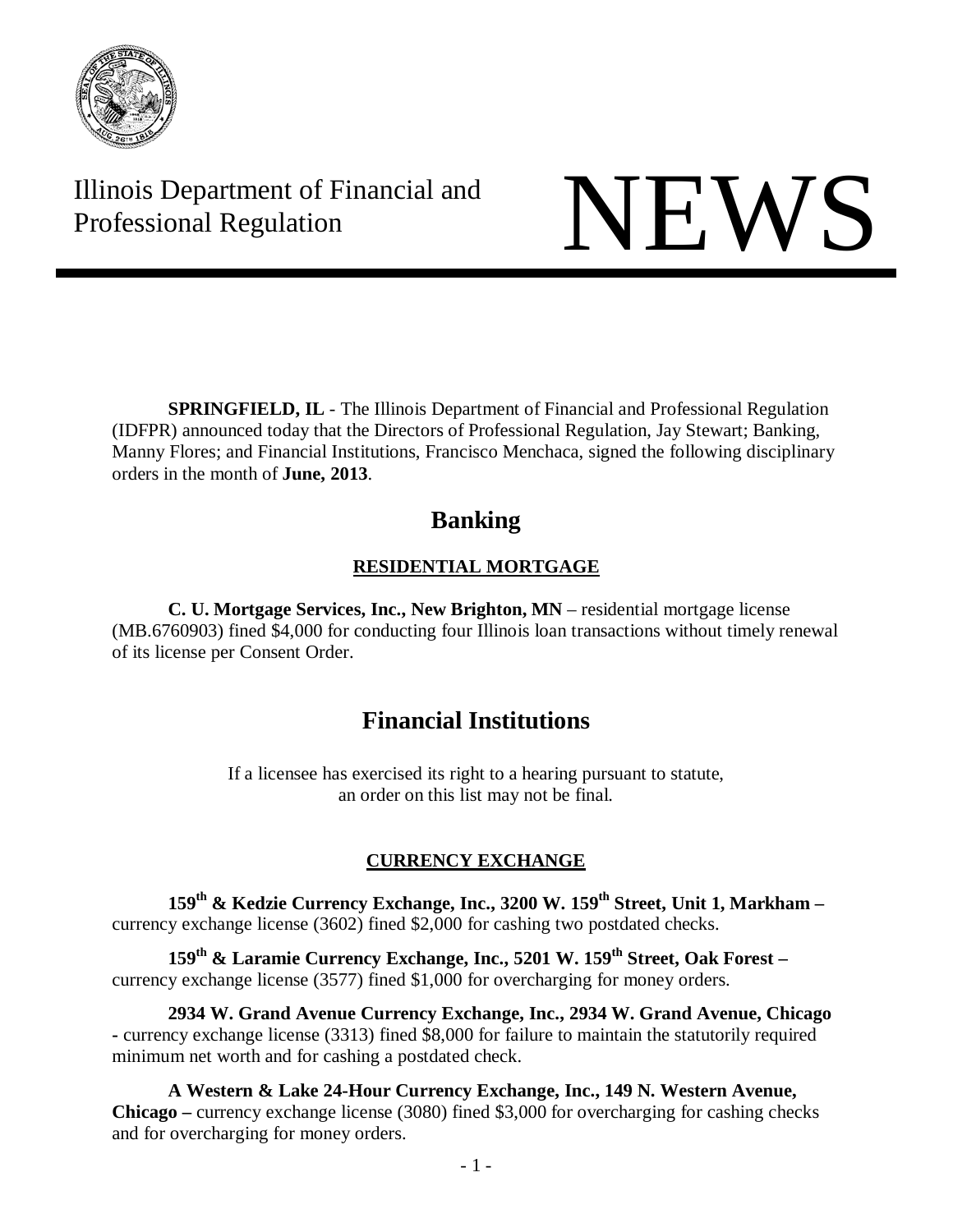**New 47th & Lake Park Currency Exchange, Inc., 1400 E. 47th Street, Unit H, Chicago –** currency exchange license (3616) fined \$1,000 for failure to maintain the statutorily required minimum net worth.

**New 71st & Indiana Currency Exchange, Inc., 201 E. 71st Street, Chicago –** currency exchange license (3958) fined \$1,000 for not having renewal certificate posted at time of examination.

**Scottsdale Currency Exchange, Inc., 8063 S. Cicero Avenue, Chicago –** currency exchange license (3095) fined \$4,000 for failure to maintain the statutorily required minimum net worth.

**Sibley Currency Exchange, Inc. 83 W. Sibley Blvd., South Holland –** currency exchange license (3268) fined \$1,000 for overcharging for cashing checks.

**South Shore Currency Exchange, Inc. 2110 E. 71st Street, Chicago –** currency exchange license (95) fined \$2,000 for failure to maintain the statutorily required minimum net worth.

#### **CONSUMER CREDIT**

**America's Financial Choice, Inc., Litchfield** – PLRA License (1798) fined \$10,000 for the following violation: The loan contract does not state the interest rate, agreed upon by the licensee and the borrower, that the licensee charges, contracts for, and receives upon the principle amount.

**America's Financial Choice, Inc., Effingham** – PLRA License (1797) fined \$10,000 for the following violation: The loan contract does not state the interest rate, agreed upon by the licensee and the borrower, that the licensee charges, contracts for, and receives upon the principle amount.

**America's Financial Choice, Inc., Granite City** – PLRA License (1792) fined \$10,175 for the following violations: The annual percentage rate is not accurately disclosed. The loan contract does not state the interest rate, agreed upon by the licensee and the borrower that the licensee charges, contracts for, and receives upon the principle amount. The first installment period is excessively longer than the remaining periods.

**America's Financial Choice, Inc., Litchfield** – CILA License (2870) fined \$1,000 for the following violation: The loan contract does not state the interest rate, agreed upon by the licensee and the borrower, that the licensee charges, contracts for, and receives upon the principle amount.

**Bottom Dollar Payday, Kansas City, MO** – Cease and Desist Order issued for unlicensed PLRA lending.

**Capital Solutions Investments II, Inc., Chicago –** CILA License (2855) fined \$20,000 for the following violation: Lender did not input information into the database within 90 days after making a small consumer loan.

**Cottonwood Financial Illinois, LLC, Mount Vernon** – PLRA License (1573) fined \$4,000 for the following violations: Lender did not input accurate information into the database to determine if the obligor was eligible for a loan. Lender did not obtain any official documentation of the borrower's income before making a payday or title-secured loan. Lender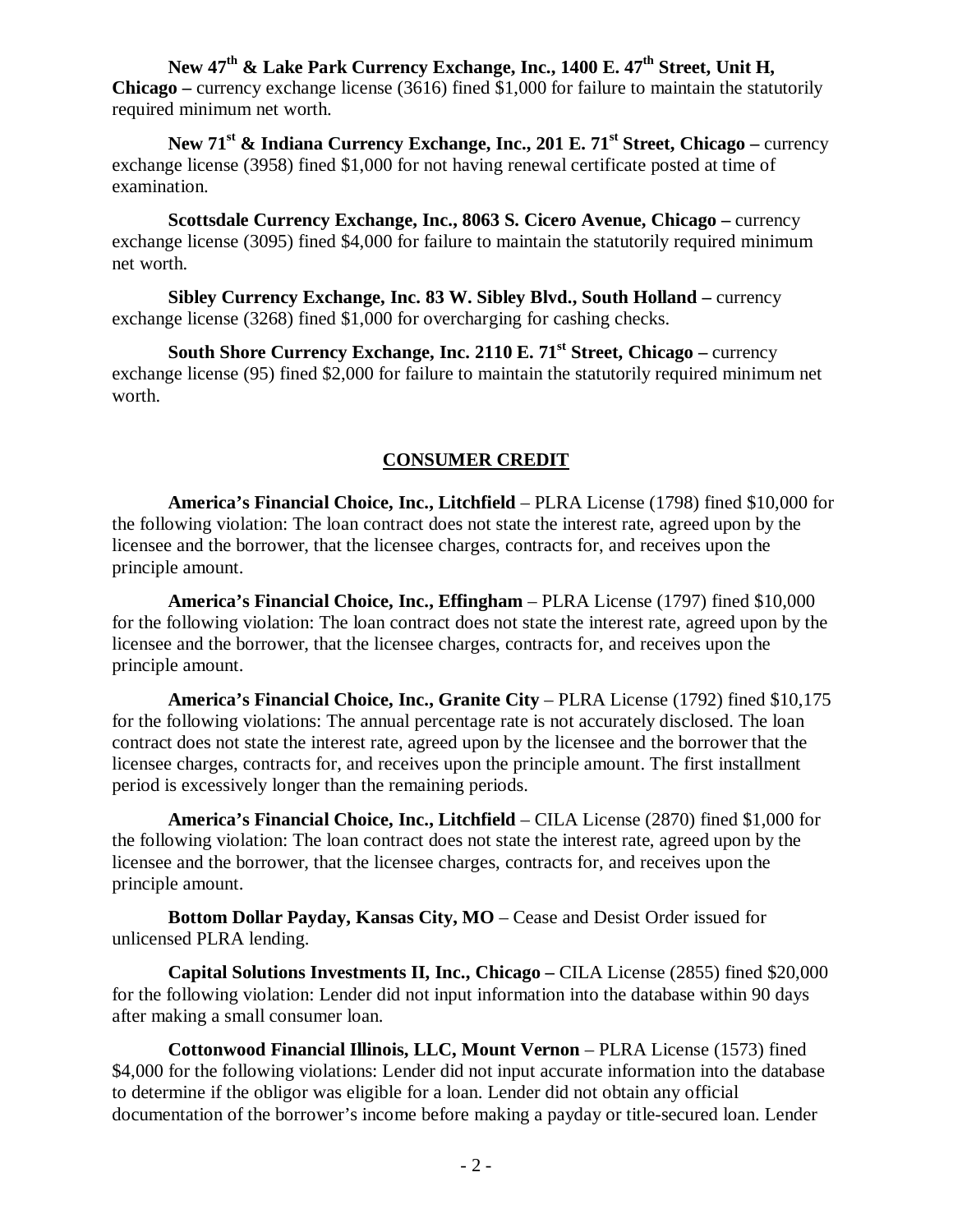made an installment payday loan exceeding 22.5% of the obligor's gross monthly income or lender made a payday loan exceeding 25% of the obligor's gross monthly income.

**Express Auto Title Loans, Inc., Wheeling** – CILA License (2071) fined for \$2,850 for the following violations: Security is not properly disclosed. Original documents, or equivalent, not cancelled or returned following payoff. Lender did not immediately take possession of the original title registered to the borrower(s) on the title-secured loan.

**First American Cash Advance, Inc., Bridgeview** – PLRA License (1836) fined \$1,000 for the following violation: Lender did not input accurate information into the database to determine if the obligor was eligible for a loan.

**Great Lakes Specialty Finance, Inc., Crystal Lake** – PLRA License (1102) fined \$3,100 for the following violations: Lender did not input accurate information into the database to determine if the obligor was eligible for a loan. Lender made an installment payday loan exceeding 22.5% of the obligor's gross monthly income or lender made a payday loan exceeding 25% of the obligor's gross monthly income. Lender is imposing finance charges after the final scheduled maturity date of the loan.

**Great Lakes Specialty Finance, Inc., Crestwood** – PLRA License (1132) fined \$2,025 for the following violations: Lender did not input accurate information into the database to determine if the obligor was eligible for a loan. Executed copy of paid contract or other legal document retained in file but not stamp "PAID IN FULL" or equivalent.

**SFC of Illinois, L.P., Rantoul** – CILA License (1393) fined \$2,900 for the following violations: Lender did not obtain any official documentation of the borrower's income before making a Small consumer loan. Licensee did not properly update the state database with the required information within 90 days of when the events occurred. Lender did not accurately input borrower's gross monthly income into the database for a small consumer loan.

**State Finance CO., Springfield –** CILA License (2764) fined \$20,000 for the following violation: Lender did not input information into the database within 90 days after making a small consumer loan.

**Sun Loan Company Illinois No. 2, Inc., Jacksonville** – CILA License (3269) fined \$20,000 for the following violations: Lender did not input information into the database within 90 days after making a small consumer loan. Lender did not accurately input borrower's gross smonthly income into the database for a small consumer loan.

**Title Lenders, Inc., Crestwood** – CILA License (2203) fined \$1,000 for the following violation: Lender did not input accurate information into the database to determine if the obligor was eligible for a loan.

**U.S. Cash Advance Illinois, LLC, Danville** – CILA License (2055) fined \$5,000 for the following violations: Licensee did not maintain a positive net worth of a minimum of \$30,000. The annual percentage rate is not accurately disclosed. The licensee did not mail or deliver to the borrower a monthly billing statement describing the conditions under which the charge for interest may be made.

**U.S. Cash Advance Illinois, LLC, Chicago** – CILA License (2051) fined \$3,000 for the following violations: The annually percentage rate is not accurately disclosed. The licensee did not mail or deliver to the borrower a monthly billing statement describing the conditions under which the charge for interest may be made.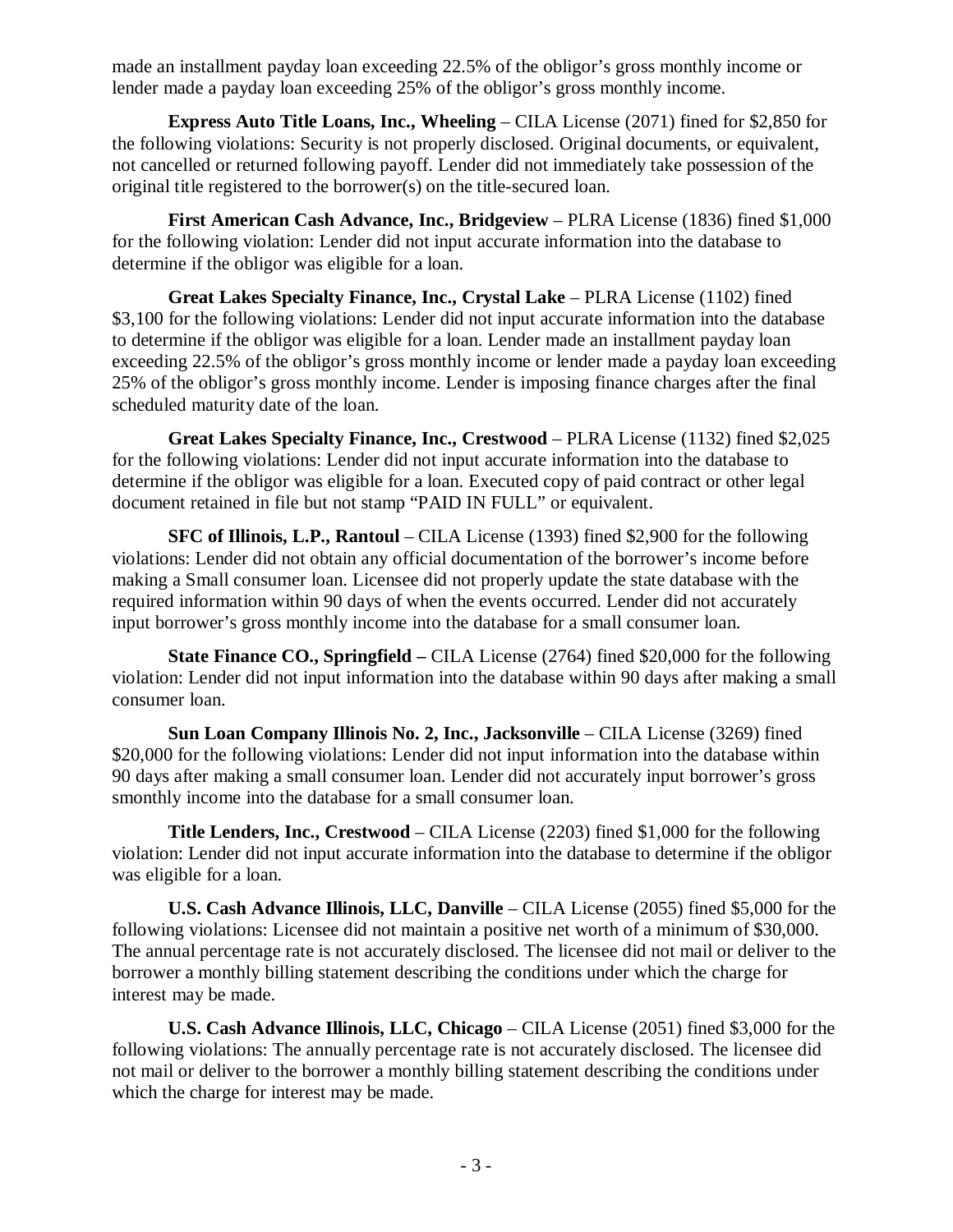**U.S. Cash Advance Illinois, LLC, Chicago** – CILA License (3259) fined \$3,000 for the following violations: The annually percentage rate is not accurately disclosed. The licensee did not mail or deliver to the borrower a monthly billing statement describing the conditions under which the charge for interest may be made.

# **Professional Regulation**

### **ACCOUNTANT**

**James Clark, Orland Park** – certified public accountant license (065-018181) placed in refuse to renew status for failure to comply with a previous Consent Order which required him to complete specific continuing education hours.

## **APPRAISER**

**Douglas Biederstedt, Peru** – certified residential real estate appraiser license (556- 000632) placed in refuse to renew status and fined \$3,500 for violation of a previous order, changed the valuation of another appraiser and used the electronic signature without the appraiser's consent or knowledge, engaged in a pattern and practice of appraising beyond the level of his residential appraisal license by appraising commercial properties.

**Kathy Horvay, Highland Park** – certified residential real estate appraiser license (556- 003421) placed in refuse to renew status for communicating an appraisal that contained a series of errors and omissions.

**Noel Meneses, Berwyn** – certified residential real estate appraiser license (556-003097) revoked for a minimum of three years for submitting three misleading appraisal reports in a row.

**Jeannette Riley, Olney** – certified residential real estate appraiser license (556-003237) indefinitely suspended for a minimum of seven years for being convicted of a felony involving dishonesty, fraud, or misrepresentation.

**Irina Samolylovich, Glenview** – certified residential real estate appraiser license (556- 004427) reprimanded and fined \$500 for creating an appraisal with a series of errors and omissions contributing to a misleading appraisal report.

#### **ARCHITECTS, LAND SURVEYORS, PROFESSIONAL ENGINEERS AND STRUCTURAL ENGINEERS**

**Forest City Engineering, Chicago** – (unlicensed) ordered to cease and desist advertising of structural and professional engineering and assessed a \$1,000 civil penalty.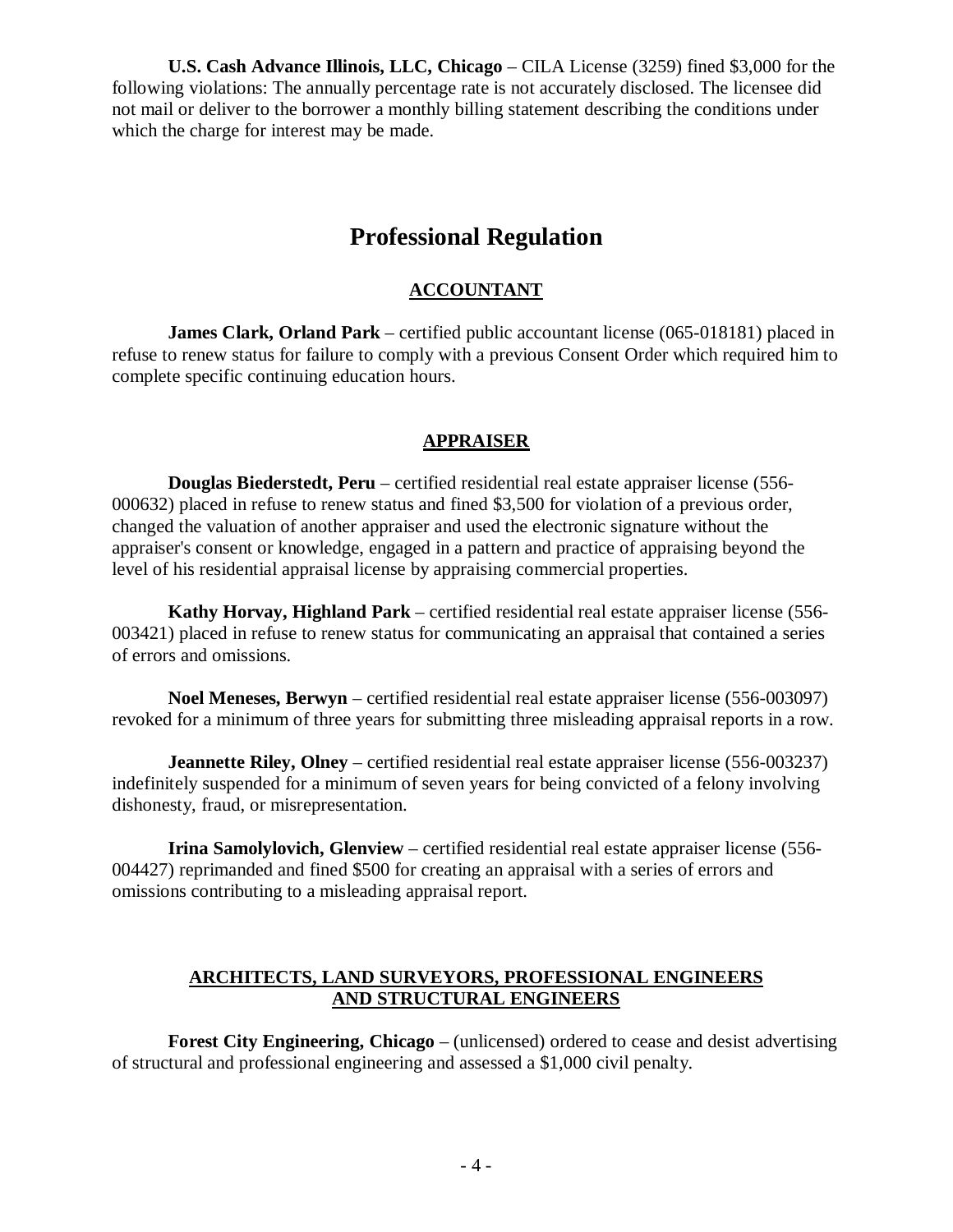#### **BARBER, COSMETOLOGY, ESTHETICS AND NAIL TECHNOLOGY**

**Christopher Calhoun, Zion** – barber license (006-064418) issued and placed on nonreporting probation for 18 months due to prior criminal convictions.

**Johnnie Johnson, Chicago** – barber license (006-064426) issued and placed on nonreporting probation for one year due to prior criminal convictions.

**Carl Wroten, North Chicago** – barber license (006-064417) issued and placed on probation for one year based on felony convictions and unprofessional conduct.

**Danette Hill, Quincy** – cosmetologist license (011-239707) suspended for being more than 30 days delinquent in the payment of child support.

**Terri Kelley, Toledo** – cosmetologist license (011-302164) issued and placed on nonreporting probation for one year due to a prior criminal conviction.

**Latoya Kirkpatrick, Decatur** – cosmetologist license (011-284953) indefinitely suspended due to a violation of probationary terms of a prior Consent Order.

**David Scholle, Depue** – cosmetologist license (011-224786) restored and new payment plan for previous fine imposed.

**Dung Pham, Chicago** – nail technician license (169-022849) suspended for being more than 30 days delinquent in the payment of child support.

**Johnny Vo, Jacksonville** – nail technician license (169-015203) restored to probation for two years.

#### **COLLECTION AGENCY**

**Crown Asset Management LLC, Duluth, GA** – collection agency license (017-021200) reprimanded due to a sister-state discipline.

**UMC Healthcare Collections, LLC, Aurora** – collection agency license (017-021414) placed in refuse to renew status and fined \$2,500 after failed to maintain separate trust account as required.

#### **DENTAL**

**Glenn Evans, Wheaton** – dental license (019-026423) reprimanded and shall complete continuing education courses for aiding and abetting a person not licensed or registered as a dentist to engage in the practice of dentistry.

**Anthony Hinton, Oak Park** – dental license (019-022751) placed on indefinite probation for a minimum of 18 months and fined \$1,000 based on unprofessional conduct, failure to complete continuing education within the required timeframe, professional incompetence as manifested by poor standards of care, and failure to establish and maintain records of patient care and treatment as required.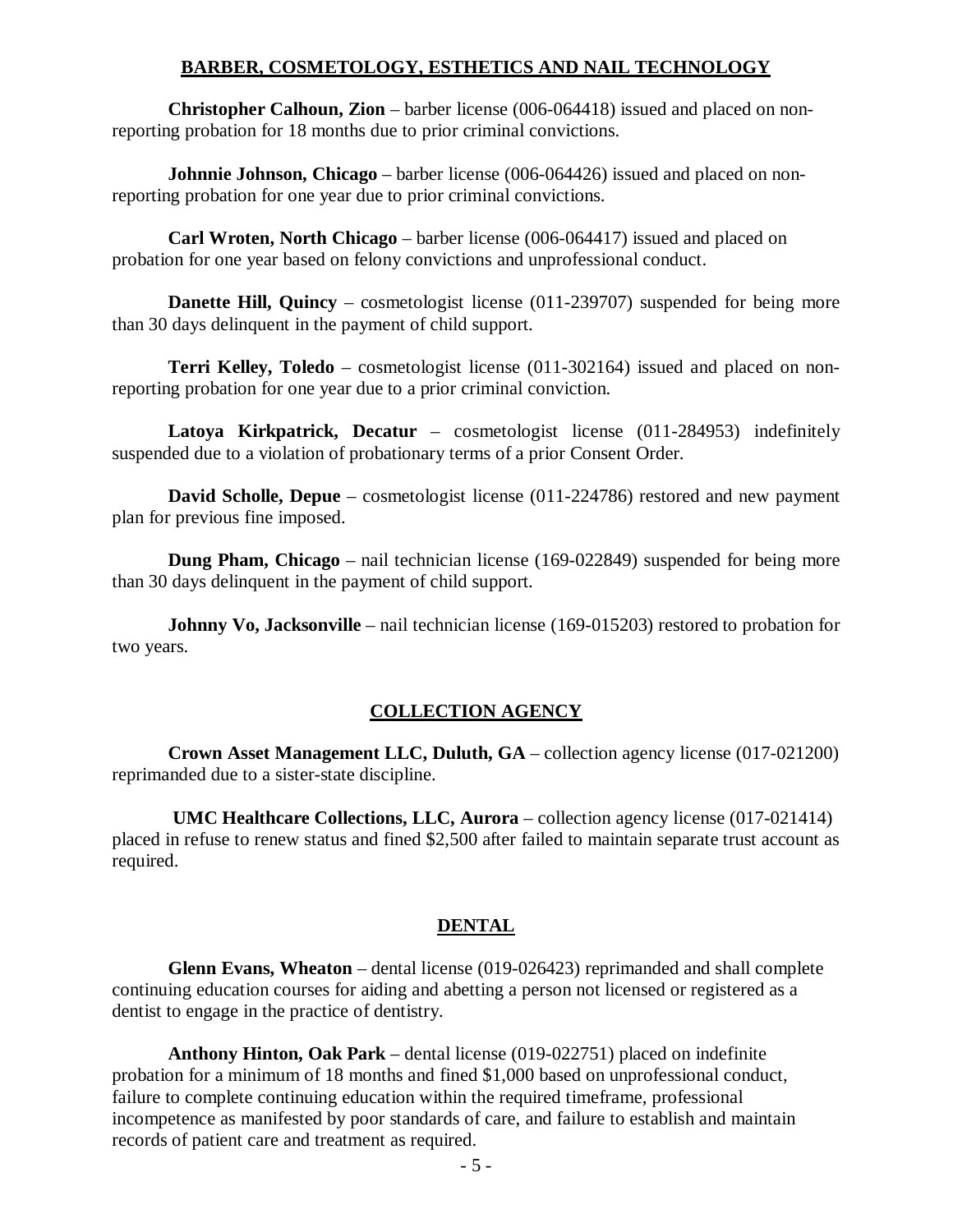**Mark Klein, Albuquerque, NM** – dental license (019-017467) restored with reprimand effective upon payment of fees, filing of forms and completion of continuing education.

**Steven Sylvester, South Holland** – dental license (019-023740) reprimanded and fined \$1,500 for failure to provide dental records and radiographs.

**Richard Volk, Bartlett** – dental license (019-016900) placed on indefinite probation for a minimum of two years after submit successful proof of capacity to perform and controlled substance licenses (319-006559 & 319-006656) relinquished for a minimum of two years after multiple prescription requests were issued using Respondent's controlled substance license numbers by Respondent's Office Manager for non-existing patients, patients who had not been in Respondent's care for extended periods and no longer under the Respondent's care, and all without Respondent's authorization. Additionally, a review of Respondent's dental records revealed that the quality of Respondent's treatment and care had diminished in the previous year.

#### **DETECTIVE, ALARM, SECURITY, FINGERPRINT VENDOR AND LOCKSMITH**

The following individual's permanent employee registration cards were suspended for being more than 30 days delinquent in the payment of child support:

**Steve Brown, Chicago Ridge** – permanent employee registration card (129-136514) reprimanded and placed on probation for two years after violated the arrest and conviction reporting requirements.

**Victor Gallegos, Chicago** – permanent employee registration card (129-343858) placed in refuse to renew status for failure to appear at a Department conference.

**James Harvey, Winfield** – permanent employee registration card (129-366150) issued and placed on probation for one year due to criminal conviction.

**Robert Holst, Sheridan** – permanent employee registration card (129-311943) placed on probation for one year due to criminal conviction.

**Sargon Jassim, Skokie** – permanent employee registration card (129-178209) reprimanded for failure to report arrest and conviction for disorderly conduct.

**Patrick Jenkins, Chicago** – permanent employee registration card (129-033875) placed in refuse to renew status for failure to appear at a Department conference.

**Leonard Kimble, Chicago** – permanent employee registration card (129-241900) restored to non-reporting probation for two years.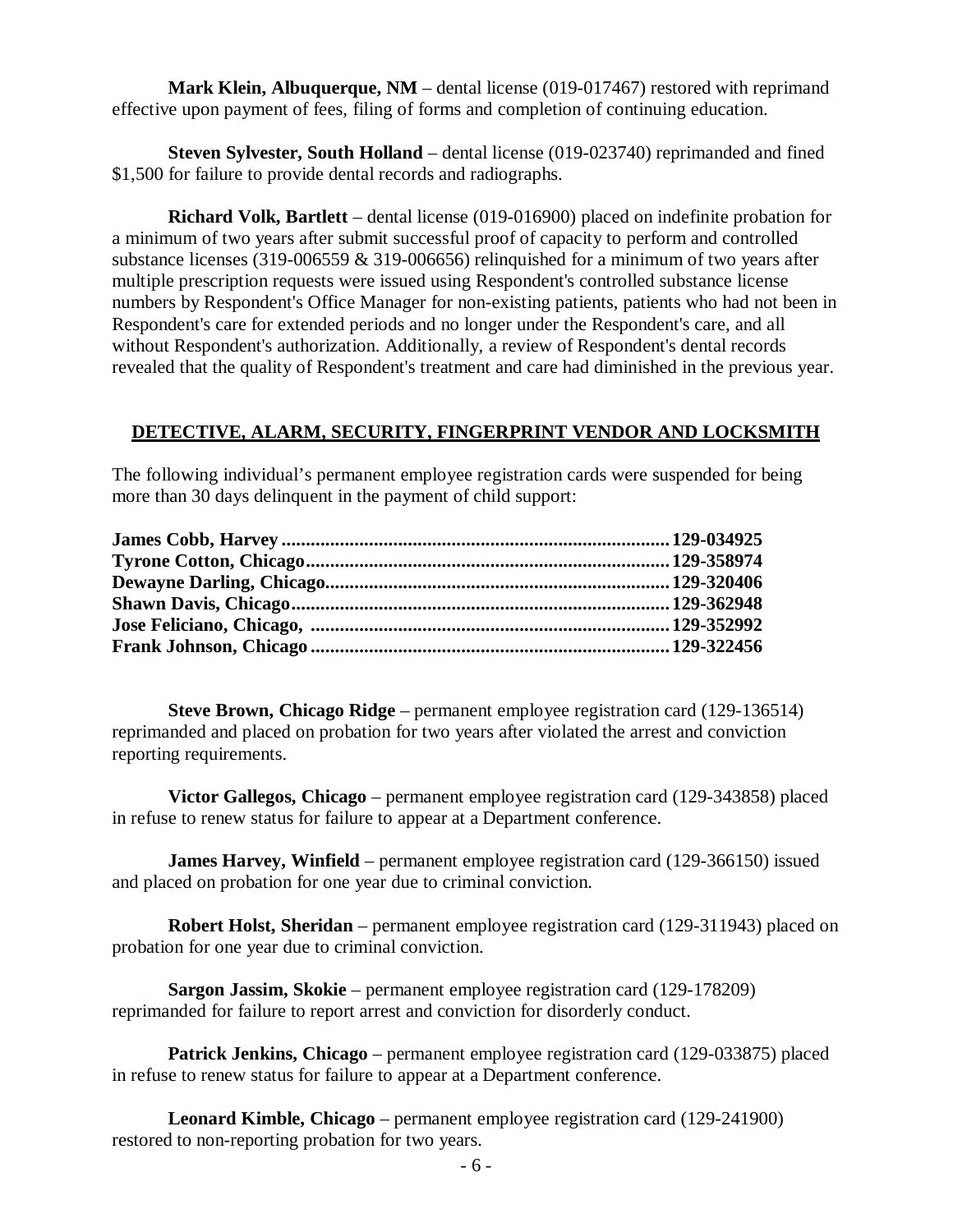**Earnest Maye, Riverdale** – permanent employee registration card (129-298175) and **Kenneth Dixon, Chicago** – permanent employee registration card (129-294857) placed on probation for one year for operating as unlicensed security contractors and operating an unlicensed security contractor agency.

**Timothy Mixon, Chicago** – permanent employee registration card (129-247507) placed on probation for two years due to criminal conviction.

**Ana Nino, Chicago** – permanent employee registration card (129-324946) placed in refuse to renew status for the fraudulent use of another's Social Security in order to gain a permanent employee registration card (PERC); unethical and dishonorable conduct based on the commission of fraud on an application for a PERC; and failing to respond to the Department's written request for information within 30 days.

**Jonathan Riggen, Mt. Zion** – permanent employee registration card (129-366150) issued and placed on probation for two years due to criminal conviction.

**Marvin Scales, Chicago** – permanent employee registration card (129-366492) issued and placed on probation for two years due to criminal conviction.

**Derrick Smith, Chicago** – permanent employee registration card (129-366149) issued and placed on probation for three years due to failure to disclose criminal conviction.

**Blair Stevenson, Chicago** – permanent employee registration card (129-292372) placed on probation for one year due to criminal conviction.

**Christopher Trotter, South Holland** – permanent employee registration card (129- 366293) issued and placed on indefinite probation for a minimum of three years due to felony drug conviction in 2006.

**Nicholas Woolworth, Plainfield** – permanent employee registration card (129-333012) placed on probation for one year due to guilty finding of DUI.

**Run Local Locksmith, Chicago** – locksmith agency license (192app2990022) to be issued on indefinite probation for a minimum of two years and effective upon payment of first installment of fine (\$34,000), filing of forms and payment of fees and fined \$100,000 jointly with **Meni Agababayev, Chicago**, Owner; and **Steven Papo, Sterling Heights, MI** - locksmith agency license (191app2990023) to be issued on indefinite probation for a minimum of two years and fined \$15,000 due to multiple instances of unlicensed practice; aiding and assisting unlicensed practice and failing to cease practicing after Department warning to stop unlicensed practice.

**Addison Specialists, Barrington** – (unlicensed) ordered to cease and desist the unlicensed practice as security contractor agency and assessed a \$10,000 civil penalty.

**Batyr Tanrykulyyev, Naperville** – (unlicensed) ordered to cease and desist the unlicensed practice of performing security contractor functions and assessed a \$2,000 civil penalty.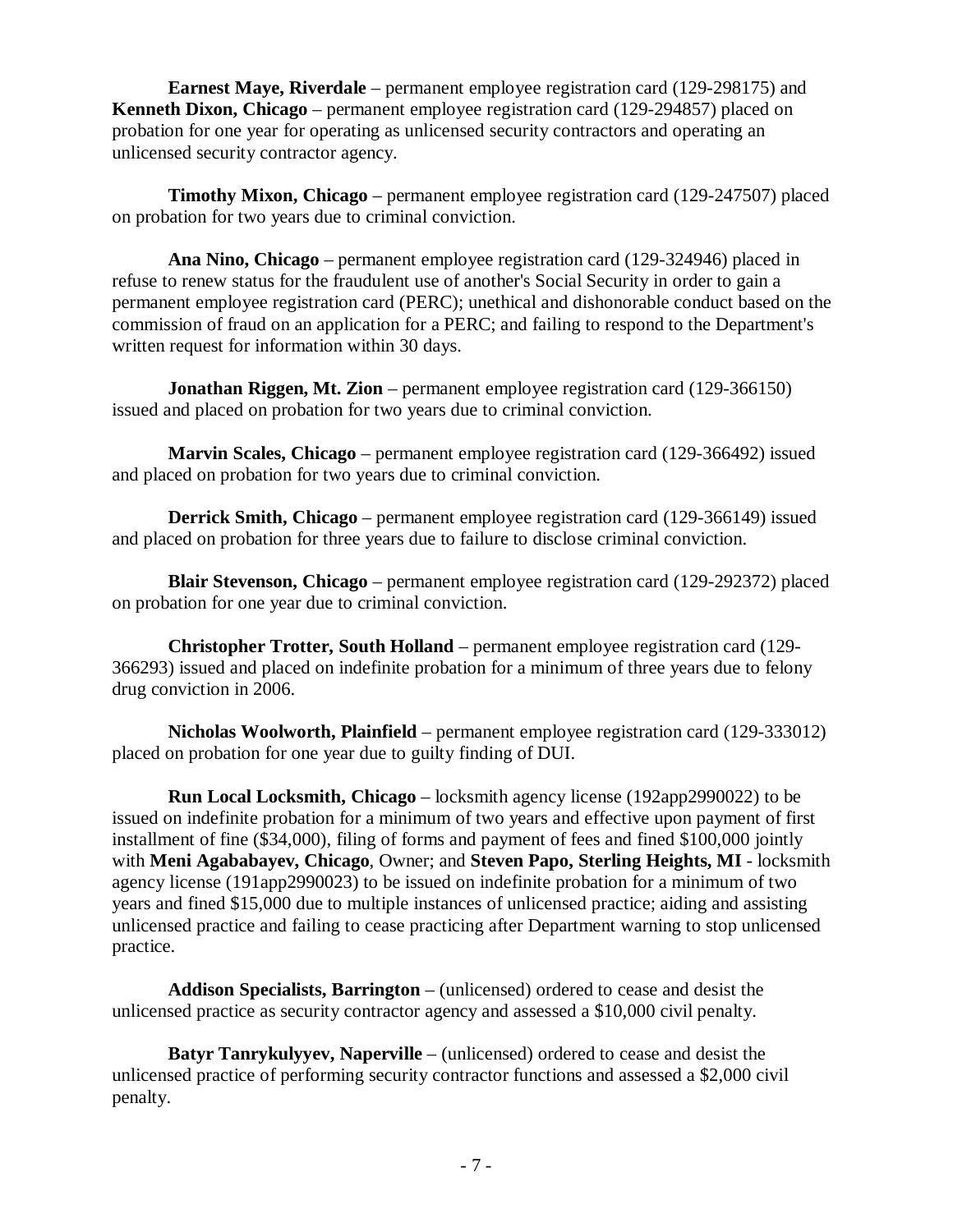#### **FUNERAL DIRECTORS & EMBALMERS**

**Craig Gordon, Chicago** – funeral director and embalmer license (034-016594) reprimanded and fined \$2,500 after he failed to file death certificate in accordance with Illinois Vital Records Act and for aiding and assisting the unlicensed practice of funeral directing.

**Vanessa Robinson, Chicago** – funeral director and embalmer license (034-016200) reprimanded and fined \$1,500 after failed to file death certificates in accordance with Illinois Vital Records Act.

#### **INTERIOR DESIGN**

**Obuchowski Group, Inc., Elgin** – design license (184-005701) suspended for six months effective upon payment of fees and filing of forms.

#### **MARRIAGE AND FAMILY THERAPY**

**Sherry Bryant, Oswego** – marriage and family therapist license (166-000442) indefinitely suspended for a minimum of two years because she failed to complete the requisite continuing education credits within the renewal period.

#### **MASSAGE THERAPY**

**Tamika Bennett, Aurora** – massage therapy license (227-010241) placed in refuse to renew status because she was convicted of felony disorderly conduct in January 2013.

**Korie Zickar, Chicago** – massage therapy license (227-009124) placed in refuse to renew status for a conviction of a felony.

**Emiliya Nydza, Wheeling** – (unlicensed) ordered to cease and desist unlicensed practice of massage therapy.

**Ping Xiao, Springfield** – (unlicensed) ordered to cease and desist unlicensed practice of massage therapy.

#### **MEDICAL**

**Rakesh Anand, Tinley Park** – physician and surgeon license (036-073970) and controlled substance licenses (336-037522 & 336-037523) indefinitely suspended after pled guilty to federal charges related to conspiracy to improperly distribute weight loss controlled substances in numerous clinics located in Illinois and Indiana.

**Jonathan Annis, Carmel Valley, CA** – physician and surgeon license (036-101959) placed in refuse to renew status after submitted claims and billings to the Illinois Department of Healthcare and Family Services without adequate and sufficient documentation of the patient care claimed.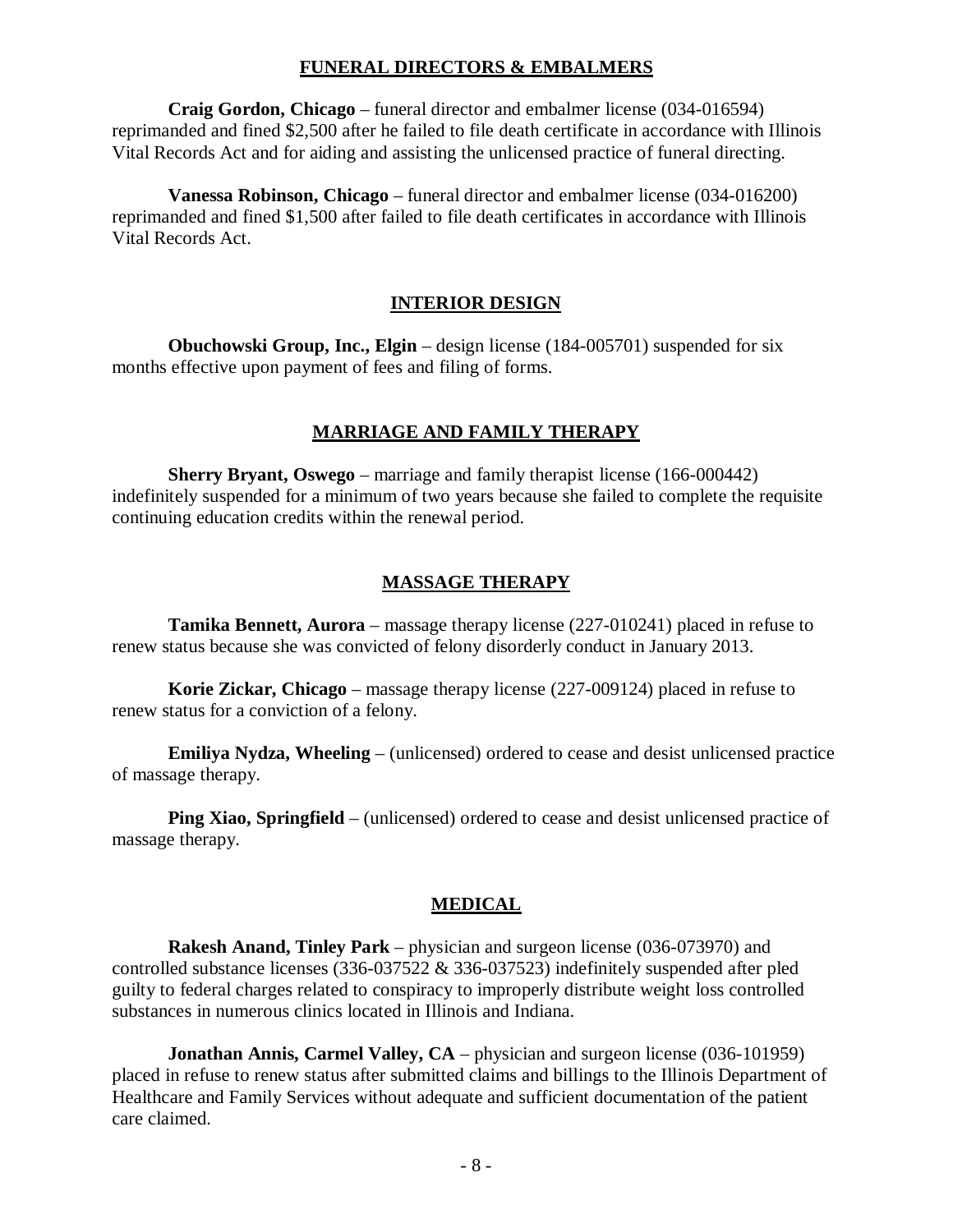**Miriam Baumgart, Mount Carmel** – physician and surgeon license (036-122384) and controlled substance license (336-085106) indefinitely suspended after she diverted and used multiple controlled substances from the Emergency Room while on duty as an ER physician.

**Angelis Berios, Porter, TX** – physician and surgeon license (036-070163) placed in refuse to renew status after being disciplined by the state of Texas.

**Alejandro Bernal, Peru** – physician and surgeon license (036-048248) reprimanded and fined \$1,000 after he was no longer allowed to provide coverage and services in the Emergency Room of St. Margaret's Hospital, Spring Valley, Illinois.

**James Boswell, Corpus Christi, TX** – physician and surgeon license (036-121261) reprimanded and may renew effective upon payment of fees, filing of forms and completion of continuing education.

**Chung-Kuang Chen, Chicago** – physician and surgeon license (036-051139) placed on indefinite probation for a minimum of two years and fined \$10,000 and controlled substance license (336-016258) indefinitely suspended after he surrendered his DEA Registration for predating and pre-signing multiple Controlled Substance prescriptions.

**Ronald Childs, Fairfax, VA** – physician and surgeon license (036-084788) reprimanded - may renew effective upon payment of fees, filing of forms and completion of continuing education.

**Tyson Cobb, Davenport, IA** – physician and surgeon license (036-095556) reprimanded and fined \$500 after being disciplined by the state of Iowa.

**Jaime Cortes, Oakland, CA** – physician and surgeon license (036-095567) placed in refuse to renew status after being disciplined by the state of California.

**Thomas Curvin, Heath, TX** – physician and surgeon license (036-075495) placed in refuse to renew status after being disciplined by the state of Texas.

**Malik Dababeh, Oxford, MI** – physician and surgeon license (036-087287) placed in refuse to renew status after being disciplined by the state of Michigan.

**Yusef Darwish, Chestnut Hill, MA** – physician and surgeon license (036-088123) placed in refuse to renew status after being disciplined by the state of Rhode Island.

**Kurt Dearnbarger, Sullivan** – physician and surgeon license (036-092940) and controlled substance license (336-054293) indefinitely suspended for abusing alcohol and illegal drugs.

**Stephen Doane, Evanston** – physician and surgeon license (036-052905) placed in refuse to renew status after being disciplined by the state of Maine.

**Steven Dominguez, Anaheim, CA** – physician and surgeon license (036-089416) placed in refuse to renew status after being disciplined by the state of California.

**Jawed Ehsan, Oak Brook** – physician and surgeon license (036-089665) placed on suspension for 30 days, followed by indefinite probation for a minimum of one year and fined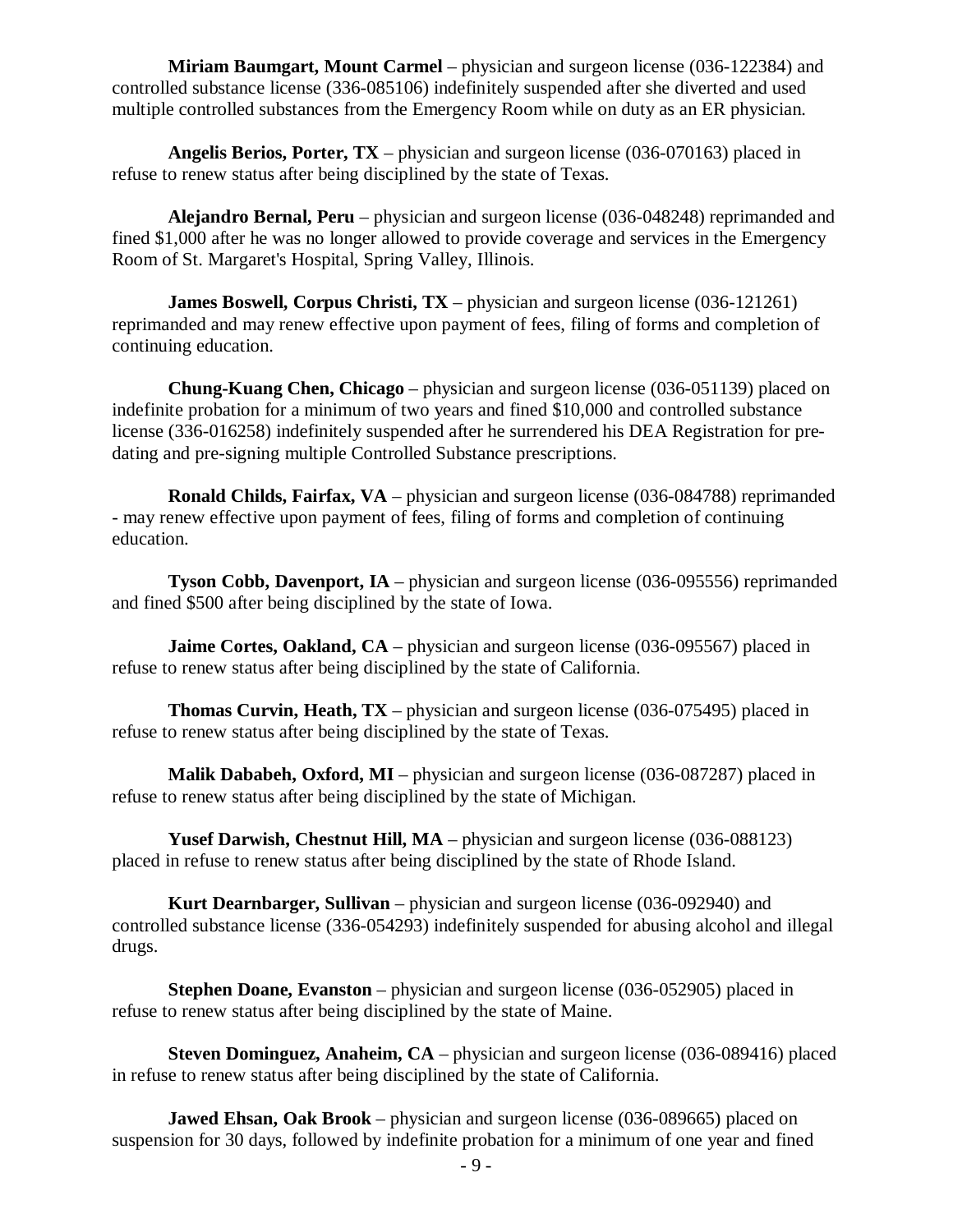\$10,000 after he violated conditions of the Department's probation by making unprofessional comments to a female patient of his practice during an office visit.

**M. Wayne Flye, St. Louis, MO** – physician and surgeon license (036-077557) placed in refuse to renew status after being disciplined by the state of Missouri.

**Joann Francis, Ridgeland, MS** – physician and surgeon license (036-085596) placed in refuse to renew status after she voluntarily surrendered her Mississippi medical license following her guilty plea and conviction of two counts of Conspiracy to Commit Health Care Fraud in Louisiana.

**Theodore Galvani, Spring Grove** – physician and surgeon license (036-089612) indefinitely suspended and controlled substance license (336-051371) revoked after he surrendered his DEA Registration and Wisconsin MD license.

**Laila Gomaa, Dayton, OH** – physician and surgeon license (036-050683) placed in refuse to renew status after being disciplined by the state of Ohio.

**Ricardo Gonzales, Markham** – physician and surgeon license (036-055405) and controlled substance license (336-020066) indefinitely suspended due to a plea of guilty to one count of conspiracy to commit health care fraud.

**Peter Grossman, Chicago** – physician and surgeon license (036-048541) placed in refuse to renew status after being disciplined by the state of California.

**Darryl Harris, Chicago** – physician and surgeon license (036-088235) placed in refuse to renew status after being disciplined by the state of California.

**Kevin Harris, Montgomery** – physician and surgeon license (036-128435) placed on indefinite probation for a minimum of five years after he was convicted of felony controlled substance possession.

**William Hedrick, Fort Wayne, IN** – physician and surgeon license (036-089312) placed on indefinite probation after being disciplined by the state of Indiana.

**Zvi Herschman, Lincolnwood** – physician and surgeon license (036-087248) indefinitely suspended due to a New York conviction of Grand Larceny in the Second Degree.

**William Hobbins, Madison, WI** – physician and surgeon license (036-030018) placed in refuse to renew status after being disciplined by the states of Texas and Wisconsin.

**Levent Kahraman, Springfield, MO** – physician and surgeon license (036-101535) placed in refuse to renew status after being disciplined by the state of Missouri.

**William Kittrell, Lynchburg, VA** – physician and surgeon license (036-098162) placed in refuse to renew status after being disciplined by the state of Virginia.

**Darcey Kobs, Mt. Vernon** – physician and surgeon license (036-094233) placed in refuse to renew status after being disciplined by the state of Texas following DEA findings of illegal operation of his clinic as it related to prescribing of controlled substances.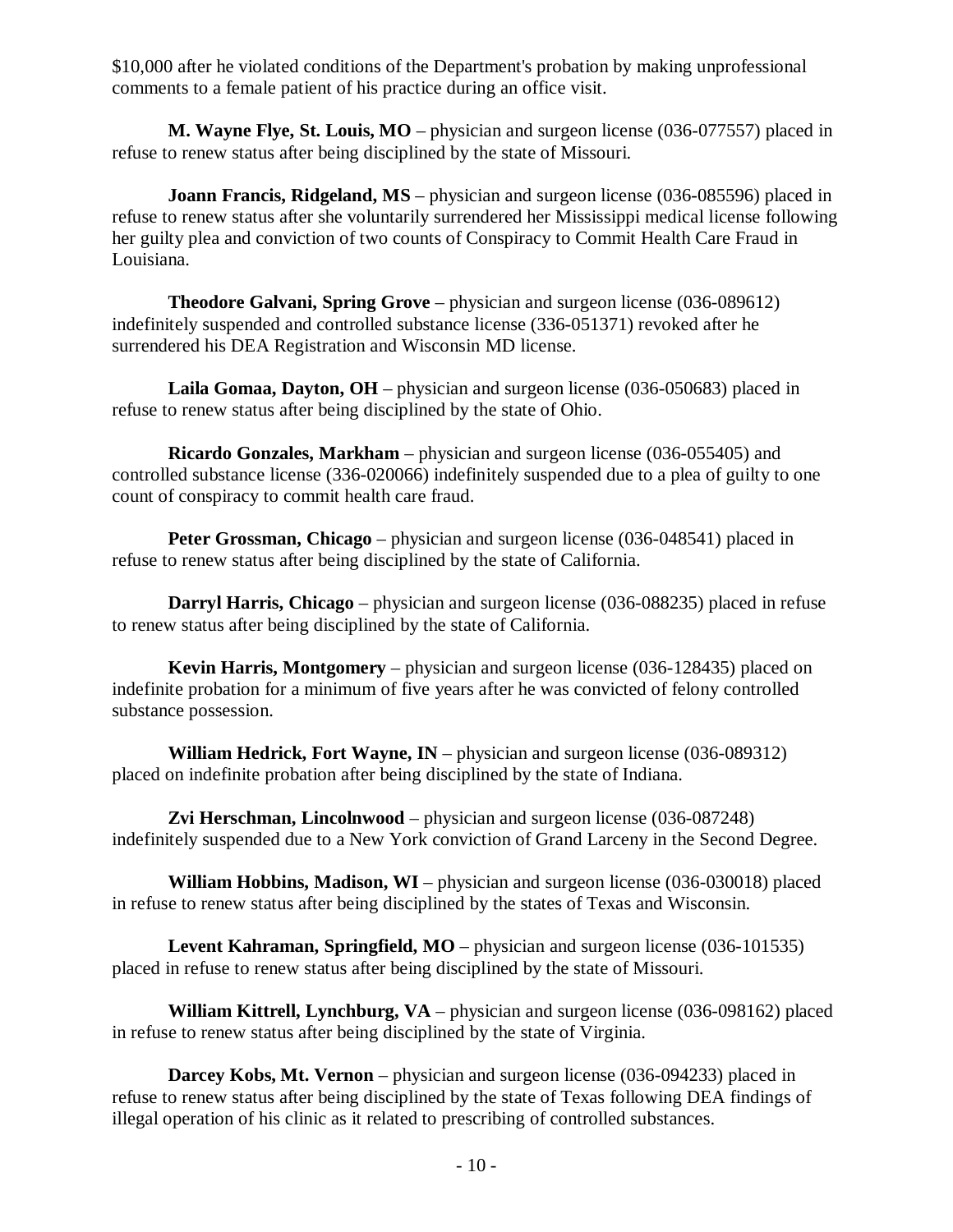**Kathleen Lake, Springfield** – physician and surgeon license (036-086125) indefinitely suspended for a minimum of one year and controlled substance license (336-048189) revoked due to a felony conviction and after she surrendered her Drug Enforcement Administration Registration for cause.

**Richard Lewis, Bayside, NY** – physician and surgeon license (036-072922) placed in refuse to renew status after being disciplined by the state of Arizona.

**Melvyn Mahon, Lake Havasu City, AZ** – physician and surgeon license (036-065165) renewed on probation effective upon payment of fees, filing of forms and completion of continuing education.

**Robert McEntyre, Colchester** – physician and surgeon license (036-060463) reprimanded with conditions and fined \$500 for engaging in unprofessional and threatening conduct towards a patient.

**Sharolyn Medina, Scottsdale, AZ** – physician and surgeon license (036-086994) revoked after she was convicted of a felony in the state of Arizona.

**Mohamed Megahy, Maryville** – physician and surgeon license (036-066170) reprimanded with conditions and fined \$1,000 for failing to order a pregnancy test for a 36 year old patient prior to a 1/131 administration, resulting in the birth of a child without a thyroid.

**Allan Menachem, Raleigh, NC** – physician and surgeon license (036-113212) placed in refuse to renew status after the Tennessee Board of Medical Examiners placed conditions on his Tennessee Medical License.

**John Meredith, Lexington, KY** – physician and surgeon license (036-118753) placed in refuse to renew status after being disciplined by the state of Kentucky.

**Rouben Mirbegian, Keokuk, IA** – physician and surgeon license (036-070092) placed in refuse to renew status after being disciplined by the state of California.

**Praveen Moolarnalla, Oak Park** – physician and surgeon license (036-091926) placed in refuse to renew status after being disciplined by the state of Texas.

**Mark Pamer, Oak Park** – physician and surgeon license (036-115768) placed in refuse to renew status after being disciplined by the state of Florida.

**Vamsee Paruchuri, High Point, NC** – physician and surgeon license (036-116465) indefinitely suspended after being disciplined by the state of California.

**Sheila Paul, Chicago** – physician and surgeon license (036-088270) placed in refuse to renew status after being disciplined by the state of Ohio.

**Jodi Pelegrin, Aurora** – physician and surgeon license (036-119124) and controlled substance license (336-080308) indefinitely suspended for obtaining multiple medications for personal use which resulted in the surrender of her DEA registration.

**Ernesto Perez, Chicago, IL** – physician and surgeon license (036-075001) placed in refuse to renew status after being disciplined by the state of Florida.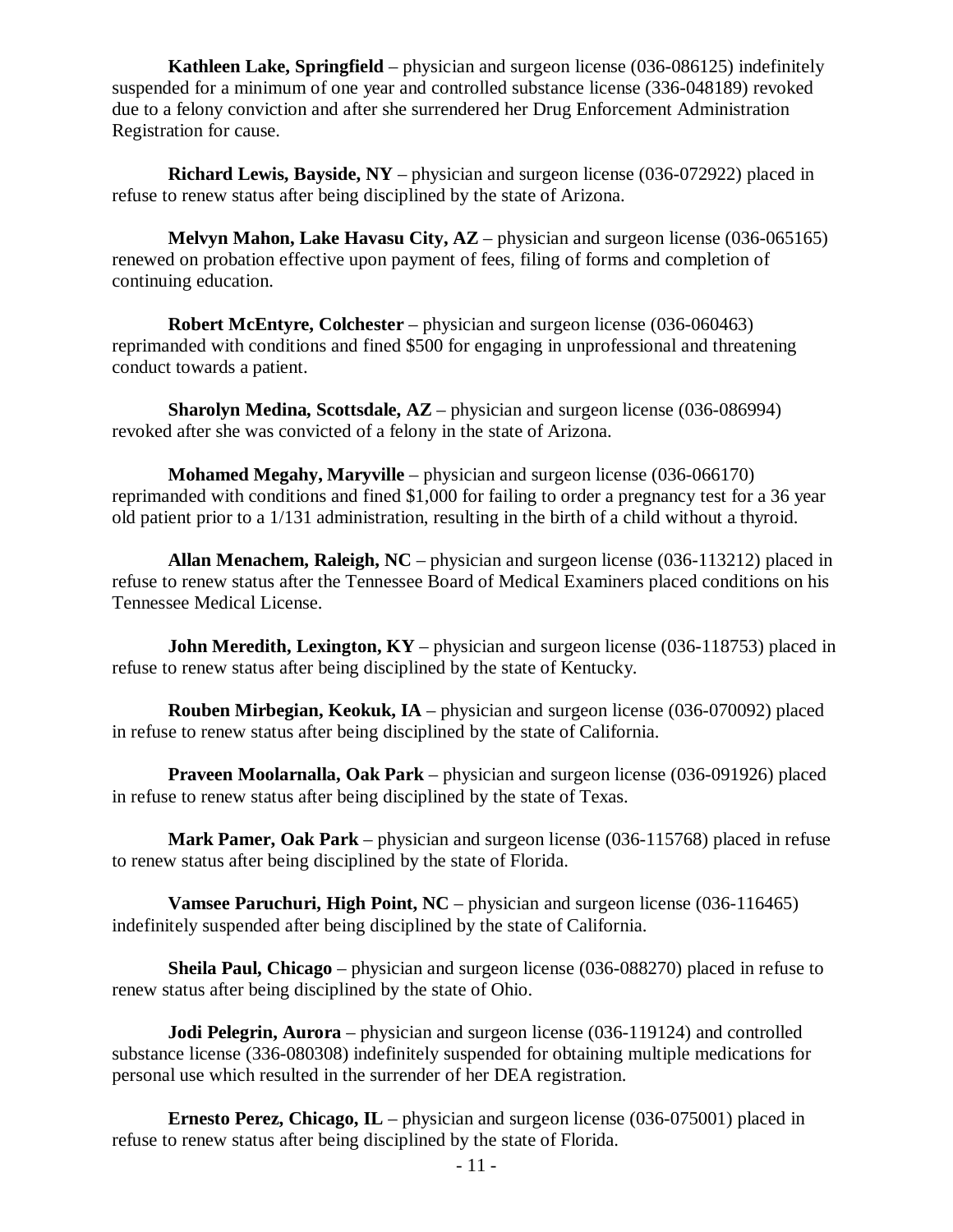**James Quinlan, Oklahoma City, OK** – physician and surgeon license (036-118469) indefinitely suspended due to his failure to comply with the terms of a probationary consent order entered on May 23, 2007.

**John Russell, St. Louis, MO** – physician and surgeon license (036-082196) placed in refuse to renew status after being disciplined by the state of Missouri.

**Damon Sacco, Novato, CA** – physician and surgeon license (036-108540) placed in refuse to renew status after being disciplined by the state of Colorado.

**Naina Sachdev, Lake Oswego, CA** – physician and surgeon license (036-071655) placed in refuse to renew status after being disciplined by the state of Oregon.

**Robert Sexe, Mount Vernon** – physician and surgeon license (036-096256) placed in refuse to renew status after being disciplined by the state of Missouri.

**Daniel Shin, Santa Monica, CA** – physician and surgeon license (036-093635) placed on indefinite probation after being disciplined by the state of California.

**Wayne Soignier, LaFayette, LA** – physician and surgeon license (036-072395) placed in refuse to renew status after being disciplined by the state of Texas.

**Charles Stewart, Brunswick, ME** – physician and surgeon license (036-042456) reprimanded and placed on indefinite probation after being disciplined by the state of Maine.

**Matthew Stottle, Omaha, NE** – physician and surgeon license (036-133418) reprimanded effective upon issuance after being disciplined by the Nebraska Medical Board.

**Mehmet Sungurlu, Chicago** – physician and surgeon license (036-075595) placed in refuse to renew status after being disciplined by the state of Ohio.

**Leon Tcheupdjian, Arlington Heights** – physician and surgeon license (036-047112) reprimanded and fined \$5,000 for violating the provisions regulating medical advertising, including the failure to identify himself as an M.D.

**Mary Totten, North Riverside** – physician and surgeon license (036-094494) placed in refuse to renew status after being disciplined by the state of Alaska.

**LaFayette Twyner, Rock Island** – physician and surgeon license (036-062057) placed in refuse to renew status after being disciplined by the state of Iowa.

**Brij Vaid, St. Louis, MO** – physician and surgeon license (036-083348) reprimanded after being disciplined by the state of Missouri.

**Susan Watson, Gahanna, OH** – physician and surgeon license (036-064891) placed in refuse to renew status after being disciplined by the state of Wisconsin.

**Brian Wu, Crystal Lake** – physician and surgeon license (036-056698) placed on indefinite probation for a minimum of two years and fined \$5,000 and controlled substance license (336-021369) indefinitely suspended after he prescribed controlled substances to two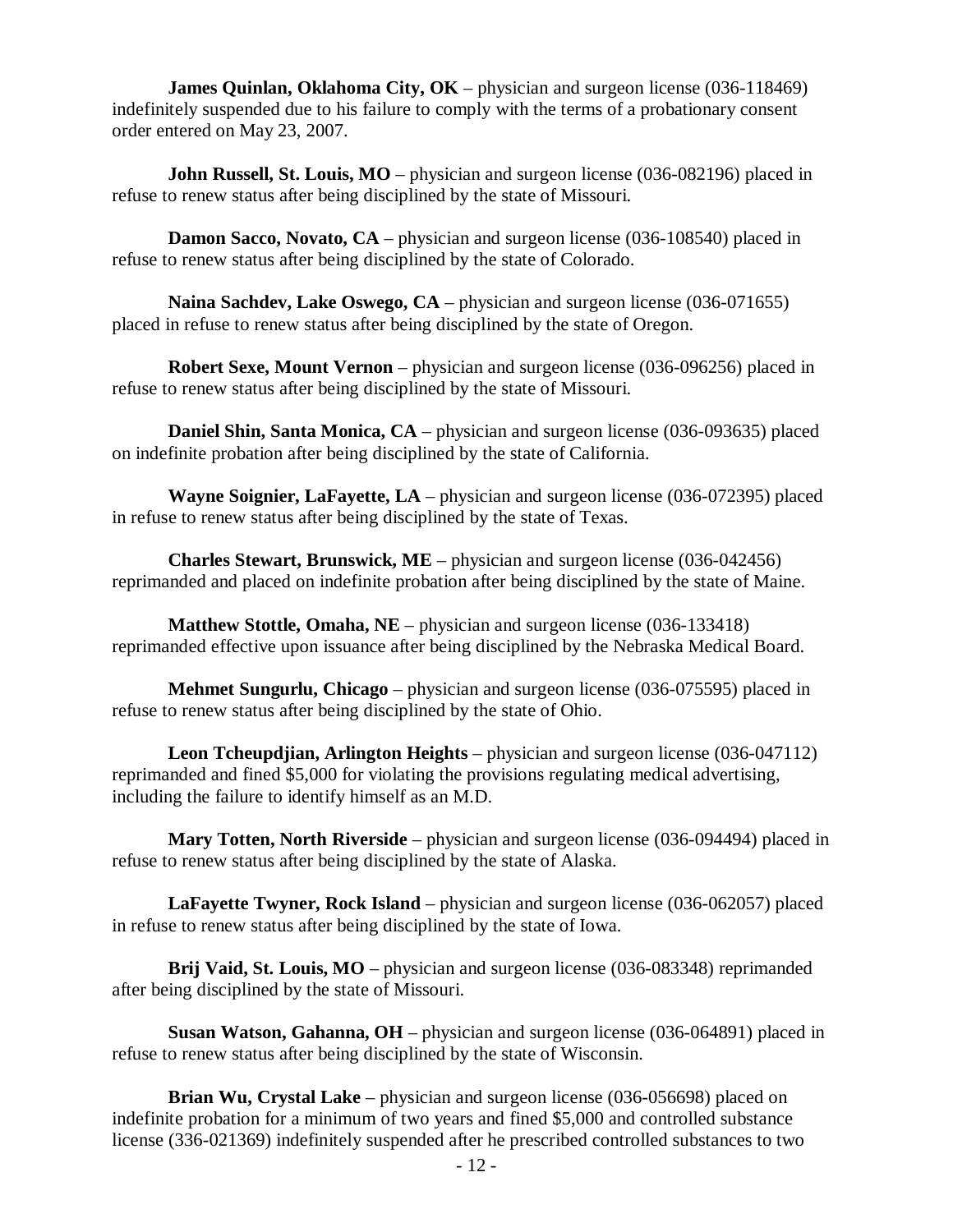individuals without clinical justification and failed to keep medical records for one of the individuals.

**Fazle Yasin, Clayton, MO** – physician and surgeon license (036-050777) indefinitely suspended after being disciplined by the state of Missouri.

**John Young, Potomac, MD** – physician and surgeon license (036-126842) indefinitely suspended after being disciplined by the state of Maryland.

**Michele Zormeier, Indianapolis, IN** – physician and surgeon license (036-122421) reprimanded and fined \$1,000 for engaging in the unlicensed practice of medicine.

**Victor Zuckerman, West Monroe, LA** – physician and surgeon license (036-063702) reprimanded after being disciplined by the state of Louisiana.

**Tammy Hankins, Bullhead City, AZ** – physician assistant license (085-001575) placed in refuse to renew status after being disciplined by the state of Arizona.

**Jeffrey Jones, Mesa, AZ** – physician assistant license (085-000935) placed in refuse to renew status after being disciplined by the state of Arkansas.

**Kenny Snook, Lombard** – chiropractic license (038-012479) issued with reprimand based on history of two misdemeanor convictions in the past.

**Jeta Skin Center, Chicago** – (unlicensed) and Doris LaSalvia, Chicago – (unlicensed) both ordered to cease and desist unlicensed practice of medicine, including laser hair removal and other skin treatments and LaSalvia assessed a \$2,000 civil penalty.

#### **NURSING**

**Amanda Barnes, Chicago** – registered nurse license (041-376106) automatically, indefinitely suspended for a minimum of 12 months for a violation of a Care, Counseling and Treatment Agreement.

**Daniel Cook, Seattle, WA** – registered nurse license (041-413104) issued with reprimand due to being disciplined by another state.

**Susan DeLoose, Sherrard** – registered nurse license (041-356554) automatically, indefinitely suspended for a minimum of 12 months for a violation of a Care, Counseling and Treatment Agreement.

**Robert Guastalli, Kankakee** – registered nurse license (041-224707) restored to indefinite probation for a minimum of one year.

**Tammy Himber, Spring Grove** – registered nurse license (041-276432) placed on indefinite probation with work restrictions for a minimum of three years for obtaining unauthorized prescriptions for Vicodin from a pharmacy.

**Jadene Hindert, Rockton** – registered nurse license (041-271356) reprimanded and fined \$3,600 for having practiced on a non-renewed license.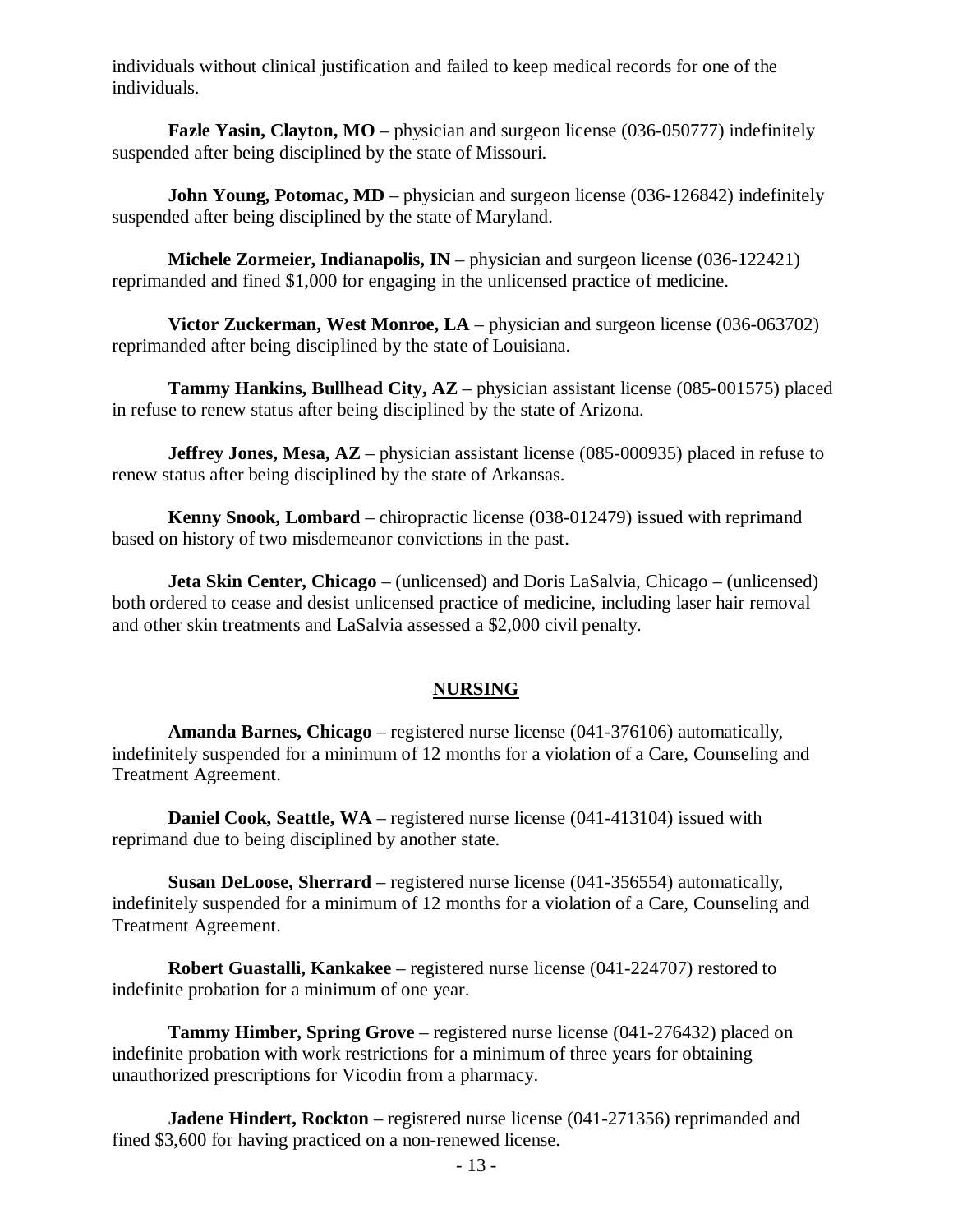**Barbara Jones, Mt. Vernon** – registered nurse license (041-270948) restored to indefinite probation for a minimum of three years.

**Debbie Leslie, Chciago** – registered nurse license (041-286938) restored to indefinite probation for a minimum of three years and effective upon payment of fees, and filing of forms.

**Deanna Malec, Washington, PA** – registered nurse license (041-374767) revoked due to a sister-state discipline.

**Michelle Palella, Glen Ellyn** – registered nurse license (041-356204) restored to indefinite probation with work restrictions for a minimum of three years and effective upon payment of fees and filing of forms.

**Denise Stovall, Elgin** – registered nurse license (041-321520) reprimanded for failure to report having been terminated from a facility in the State of Illinois.

**Jana Trainer, Mendota** – registered nurse license (041-299418) reprimanded as a result of unprofessional conduct and excessive use of alcohol related to a 2005 criminal misdemeanor DUI conviction.

**Diana Washington, San Jose, CA** – registered nurse license (041-191496) placed on indefinite probation for a minimum of three years after self-reported being disciplined by the state of California based on a medication error, reuse of a syringe, failure to label syringes, failure to recognize and respond to a paralytic event and failure to document anesthesia complications.

**Lacrish Cotharn, Park Forest** – licensed practical nurse license (043-085809) reprimanded for failure to report a termination from an agency regarding a home-health assignment.

**Karina Dirks, Lincoln** – licensed practical nurse license (043-104032) indefinitely suspended for a minimum of one year for failure to follow medication charting policy and procedure.

**Timothy Dugan, Franklin, TN** – licensed practical nurse license (043-116051) permanently revoked because he was convicted of a forcible felony.

**Diane Gottwald, Peoria** – licensed practical nurse license (043-083284) restored to indefinite probation with work restrictions for a minimum of three years and effective upon payment of fees and filing of forms.

**Eric Hites, Farina** – licensed practical nurse license (043-076655) suspended for being more than 30 days delinquent in the payment of child support.

**Shelby Nash, Marion** – licensed practical nurse license (043-088885) restored to indefinite probation with work restrictions for a minimum of three years and effective upon submitting proof of successful completion of NCLEX, payment of fees and filing of forms.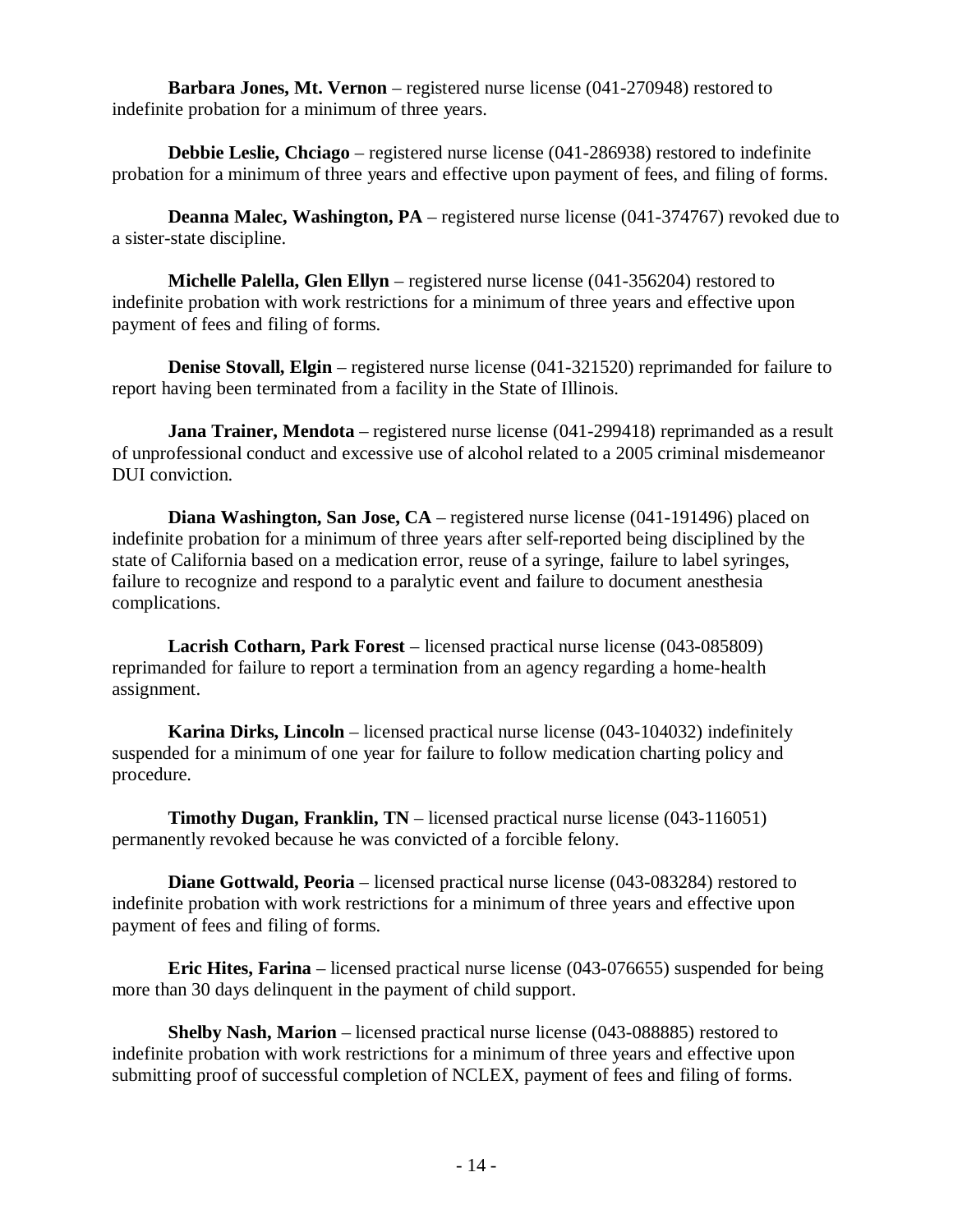**Kimberly Steele, Country Club Hills** – licensed practical nurse license (043-108845) suspended for one year, followed by probation for six months and fined \$2,500 for felony theft of resident's funds as a Nursing Home Administrator.

**Nancy Thatcher, Raleigh, NC** – licensed practical nurse license (043-109518) placed in refuse to renew status due to a sister-state discipline.

**Vicki Johnson, Janesville, WI** – (unlicensed) ordered to cease and desist the unlicensed practice of nursing and assessed a \$10,000 civil penalty.

#### **NURSING HOME ADMINISTRATOR**

**Beverly Goodman, Livingston** – temporary nursing home administration license (045- 003538) reprimanded for failure to provide adequate and timely care to resident pressure sores while employed as Administrator of a skilled nursing facility.

#### **OPTOMETRY**

**Seasonal Sales, Chicago** – (unlicensed) assessed a \$3,000 civil penalty for the unlicensed practice of optometry by selling and/or advertising contact lenses for sale on its premises to its customers, without Respondent or any of its employees/agents being licensed by the Department to practice as an optometrist or medical physician in Illinois.

#### **PHARMACY**

**Donna Dugger, St. Louis, MO** – pharmacy technician license (049-205064) placed in refuse to renew status for diversion and knowing possession of controlled substances from her previous employer.

**Felicia White, Chicago** – pharmacy technician license (049-146374) revoked because she was engaged in unprofessional conduct, unauthorized delivery of controlled substance, unauthorized possession of controlled substances and for a pattern of conduct which demonstrates incompetence or unfitness to practice.

**Michael Gravatt, St. Louis, MO** – pharmacist license (051-039717) placed on probation for one year and five months after his Missouri pharmacist license was disciplined by the Missouri.

#### **PHYSICAL THERAPY**

**Ahmed Mohamed, Burbank** – physical therapist license (070-007027) placed on probation for one year for unprofessional conduct due to his departure from the minimal standards acceptable and prevailing physical therapy practice.

#### **PROFESSIONAL COUNSELORS**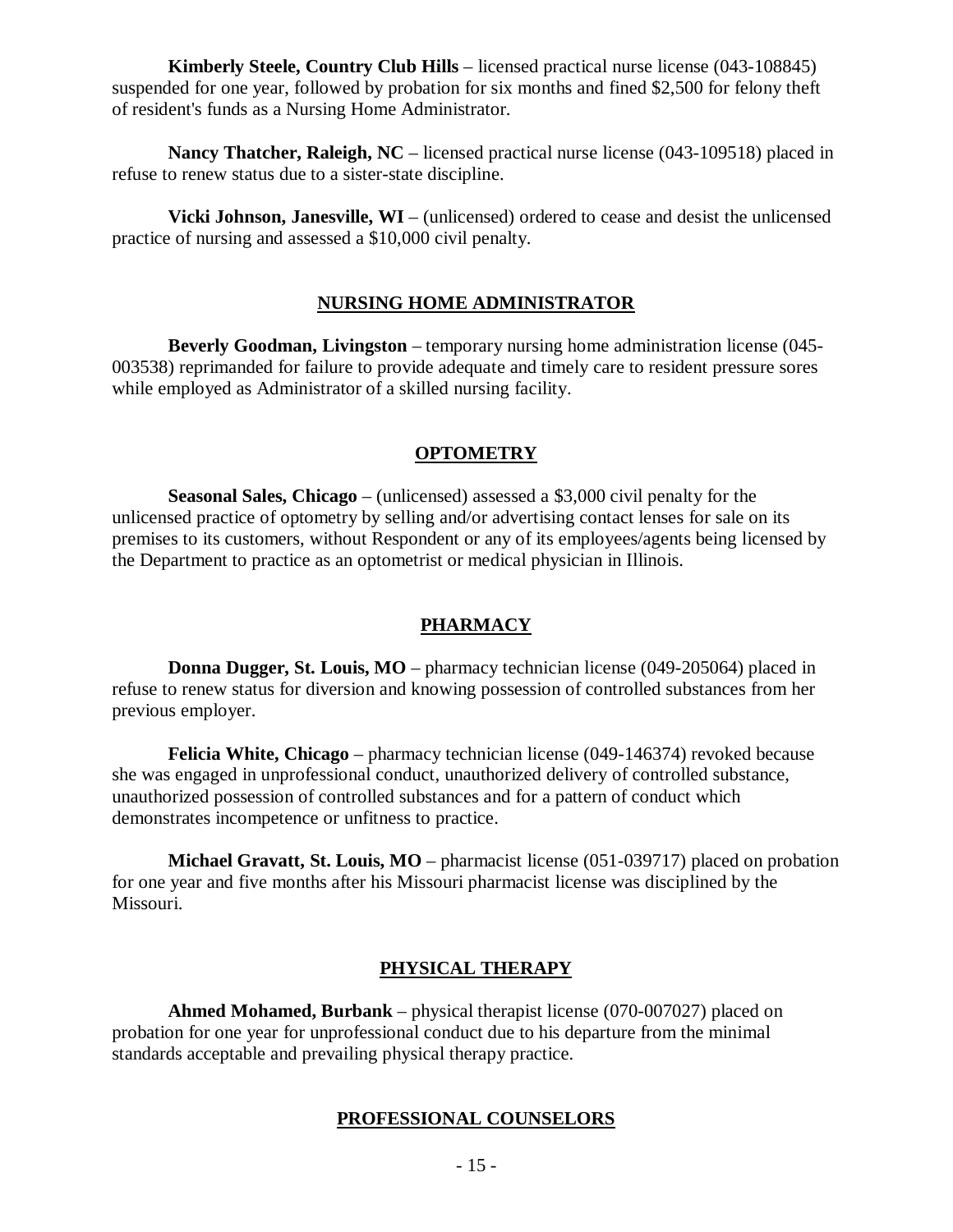**Martha Crothers, Carbondale** – professional counselor license (178-002229) reprimanded with continuing education conditions and fined \$481.25 for failure to complete the required number of continuing education hours during the license renewal period.

#### **REAL ESTATE**

**Jason Vonnahmen, Bethalto** – real estate managing broker license (471-010574) placed in refuse to renew status for being more than 30 days delinquent in the payment of child support.

**Navel Ghai, Niles** – real estate broker license (475app3220581) suspended for six months, followed by two and one-half years probation and fined \$2,500 after he operated a satellite office location, aided and abetted another in the unlicensed practice of real estate, and placed real estate advertisements without a managing broker.

**Willie Harris, Sandy Springs, GA** – real estate broker license (475-153030) suspended for being more than 30 days delinquent in the payment of child support.

**James Hawkins, Aurora** – real estate broker license (475-154260) suspended retroactively to January 29, 2013 and terminates June 25, 2013 and fined \$2,000 due to a settlement agreement.

**Monica Hernandez, Oswego** – real estate broker license (475-143939) revoked and fined \$100,000 for being disciplined by the Illinois Secretary of State's Office for offering or selling securities in or from the State of Illinois without a license.

**Boo Jang, Schaumburg** – real estate broker license (475-135396) placed on probation for one year for failing to deposit earnest money, altering the date and unsuccessfully presenting the check to the bank a year later, failed to obtain all owners signatures on listing agreement.

**Kejuan Johnson, Chicago** – real estate broker license (475-157870) issued and placed on probation for two years for having two felony convictions in 2004 and one felony conviction in 2007.

**Henry Kocmond, Chicago** – real estate broker license (475-156283) suspended for being more than 30 days delinquent in the payment of child support.

**Julia Millinowisch, Berwyn** – real estate broker license (475-157904) issued and placed on 18 month probation due to a 2008 felony conviction.

**Umer Mukhi, Morton Grove** – real estate broker license (475app3272784) issued and placed on probation for two years due to a felony conviction for Theft from 2003.

**Marcel Murrell, Naperville** – real estate broker license (475-111252) revoked after had a judgment paid out of Real Estate Recovery Fund on his behalf.

**Curtis Shoot, Champaign** – real estate broker license (475-157805) issued and placed on probation for two years for having a felony conviction from 2011 for theft.

**Maryam Khan, Mount Prospect** – real estate salesperson license (476-433991) revoked after she was convicted of felony fraud by wire, radio, or television.